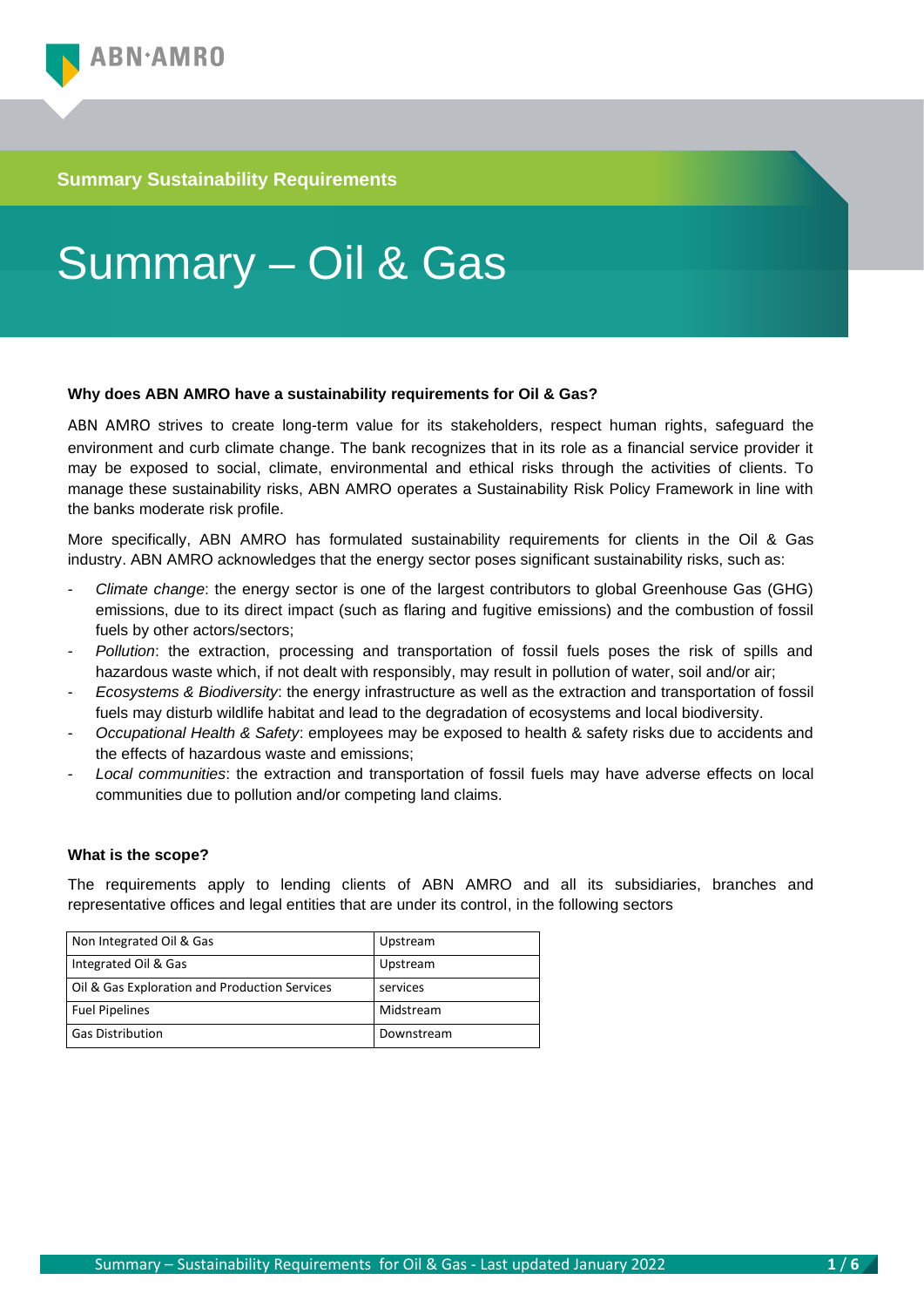#### **Due-diligence standards**

For all clients in Oil & Gas ABN AMRO applies a set of minimum requirements and benchmark criteria. ABN AMRO will only finance clients who comply with all applicable minimum requirements, or have an improvement plan in place to do so within a limited timeframe. The benchmark criteria, which are aligned with international best practices, are used to compare the client's performance with their industry peers on an ongoing basis. An overview of the applicable minimum requirements and benchmark criteria is included in the appendix below.

In addition, the bank applies specific rules for energy activities in sectors that are highly sensitive due to their complex nature and/or diverging stakeholder views. These are nuclear power, shale gas & coal seam gas and oil & gas sector activities in fragile states, conflict-affected and high-risk areas. Credit proposals related to these energy sources are assessed and validated against additional requirements.

ABN AMRO has an inclusive approach. This means that the bank will engage with clients who do not yet meet the bank's minimum requirements, but who are willing and able to do so within a limited timeframe. The exception to this inclusive approach concerns activities on ABN AMRO's [Exclusion List;](https://assets.ctfassets.net/1u811bvgvthc/VJtezrhOlLtc4EWCWHlGH/f2ab66da23348553daf042fadd7614ed/ABN_AMRO_Exclusion_List-20211125.pdf) as these activities are simply too risky from a sustainability perspective.

#### **How does ABN AMRO put its standards into practice?**

In accordance with its Sustainability Risk Standard for Lending and Project Finance, ABN AMRO puts its sustainability standards into practice through a sustainability risk management process. This covers the following steps; risk determination, risk assessment, approval of the transaction and monitoring and reporting. ABN AMRO reviews (prospective) clients to determine their compliance with the bank's Policy:

- During the client onboarding and review process;
- During the credit approval and review process for clients with an exposure over 1 million Euro.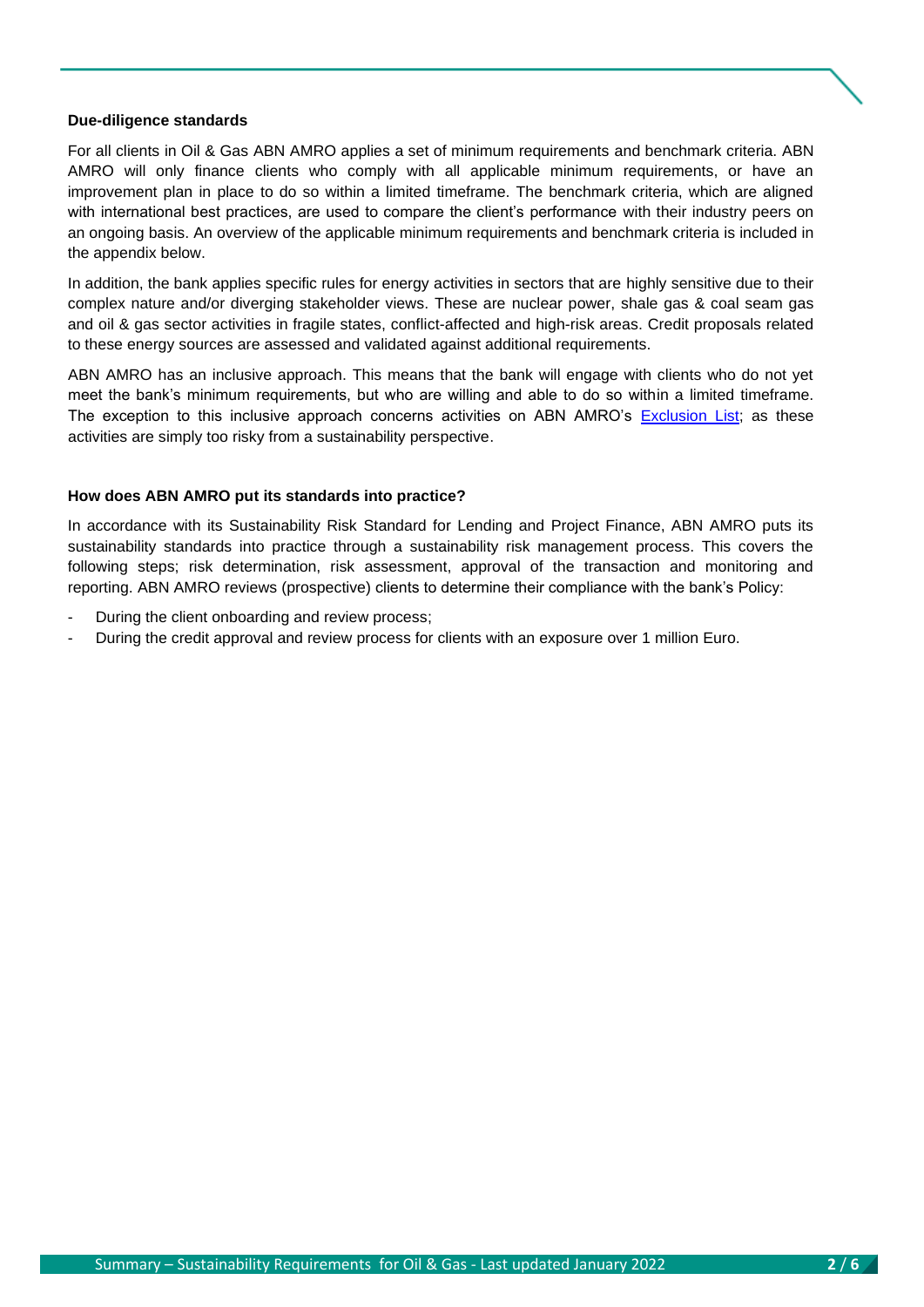# **Appendix 1 - Requirements for Oil & Gas**

## **Exclusions**

In line with IEA Roadmap for the Global Energy Sector to Net Zero in 2050, and the goals of the Paris agreement, ABN AMRO excludes direct finance of:

• oil & gas exploration & production activities - i.e. all methods used to discover new oil and natural gas deposits - that have been licenced/approved after 2021.

In addition, and in accordance with the ABN AMRO Exclusion List, the Bank will not directly finance the following activities in the energy sector:

- oil & gas exploration & production activities in the Arctic Region or oil & gas supporting services dedicated to oil & gas exploration activities in the [Arctic Region.](http://arctic.fws.gov/)<sup>[1](http://arctic.fws.gov/)</sup>
- oil sands exploration and production.

### **Sensitive energy sector activities**

In addition, the bank applies additional rules for energy activities in sectors that are highly sensitive due to their complex nature and/or diverging stakeholder views. These are:

- existing nuclear power
- shale gas & coal seam gas
- oil & gas sector activities in fragile states, conflict-affected and high-risk areas<sup>2</sup>

|                       |    |                                                                                                                                                                                                                                       | Upstream/<br>Midstream/<br><b>Services</b> |           | Downstream             |                  |
|-----------------------|----|---------------------------------------------------------------------------------------------------------------------------------------------------------------------------------------------------------------------------------------|--------------------------------------------|-----------|------------------------|------------------|
|                       |    |                                                                                                                                                                                                                                       | Minimum<br>requirement                     | Benchmark | Minimum<br>requirement | <b>Benchmark</b> |
|                       |    | Compliance                                                                                                                                                                                                                            |                                            |           |                        |                  |
|                       | a) | REVISED: Clients comply with all national laws and<br>regulations, as well as international conventions and<br>legislation applicable to them, and obtain, maintain and<br>ensure compliance with all requisite permits and licenses. | x                                          |           | х                      |                  |
|                       | b) | NEW: Clients have an anti-corruption and anti-bribery policy<br>or statement in place, and/or otherwise demonstrate<br>business ethics and transparency.                                                                              | X                                          |           | x                      |                  |
| $\mathcal{P}_{\cdot}$ |    | <b>Stakeholders</b>                                                                                                                                                                                                                   |                                            |           |                        |                  |
|                       | a) | REVISED: Clients know who their main stakeholders are (e.g.<br>local communities, workers, NGOs, local authorities) and<br>have a stakeholder engagement plan to engage with them<br>constructively and openly.                       | X                                          |           | x                      |                  |

<sup>&</sup>lt;sup>1</sup> Activities in the Southern Barents Sea (that is the Barents Sea below the 'High Arctic' line) are subject to a case-by-case assessment. Mitigating factors guiding the case by case approach for the southern Barents Sea include: No ice (year round); Benign local climatic conditions (e.g. wind, waves); Environmental Impact assessment (EIA) guaranteeing that the activities do not interfere the habitats of already vulnerable species; Availability of infrastructure in case of spills (e.g. close to shore); Robust and reliable legal framework.

<sup>&</sup>lt;sup>2</sup> Fragile states, conflict-affected and high-risk areas as defined by th[e World Bank](http://web.worldbank.org/WBSITE/EXTERNAL/PROJECTS/STRATEGIES/EXTLICUS/0,,menuPK:511784~pagePK:64171540~piPK:64171528~theSitePK:511778,00.html)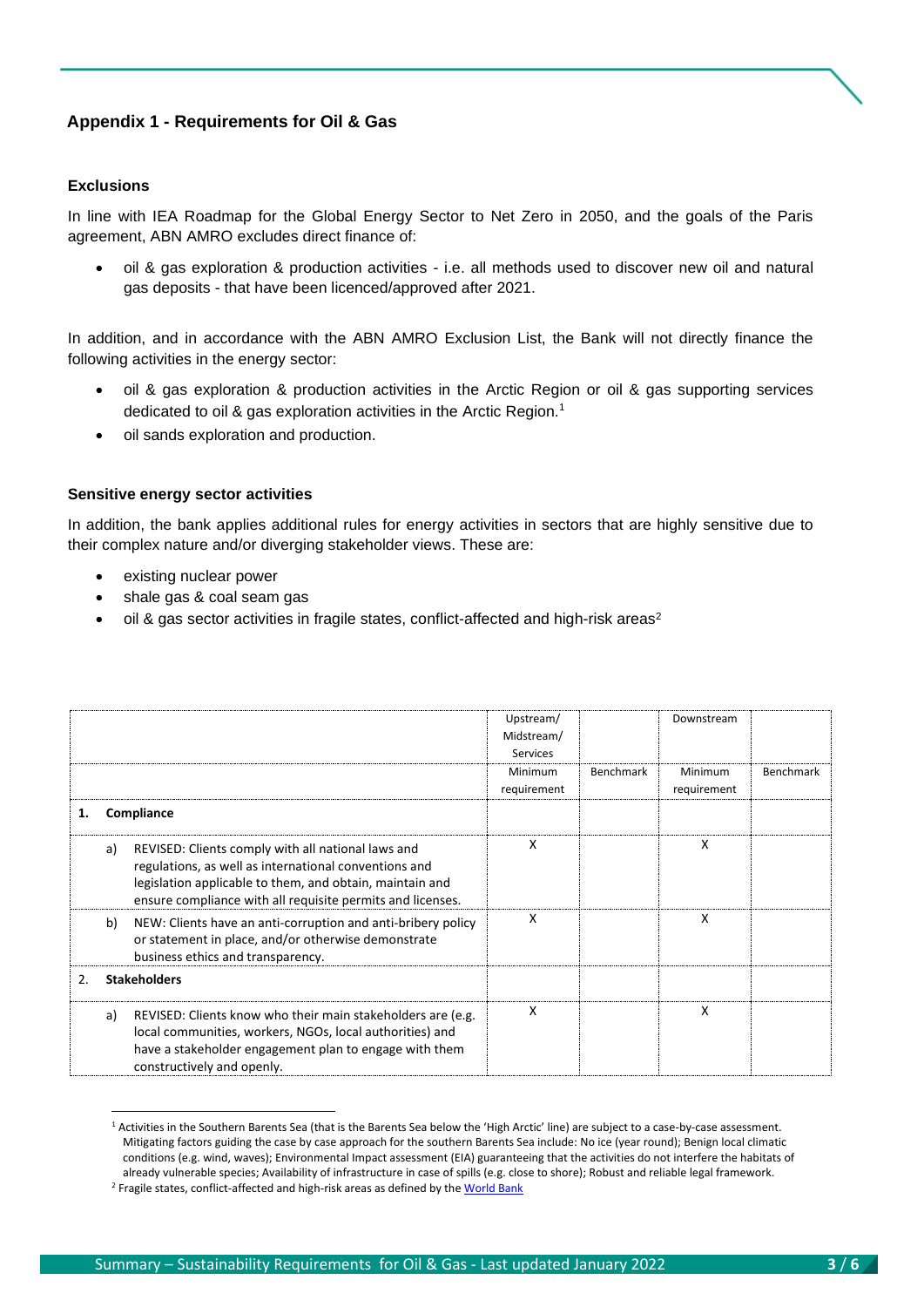|    | b) | REVISED: Clients have, or participate in, effective <sup>3</sup><br>operational-level grievance mechanisms for stakeholders<br>who may be adversely impacted by their operations                                                                                                                                                                                   | x |   |   | х |
|----|----|--------------------------------------------------------------------------------------------------------------------------------------------------------------------------------------------------------------------------------------------------------------------------------------------------------------------------------------------------------------------|---|---|---|---|
| з. |    | <b>Environmental &amp; social risk</b>                                                                                                                                                                                                                                                                                                                             |   |   |   |   |
|    | a) | NEW: Clients have a company policy that requires<br>performing Environmental and Social Impact Assessments<br>and periodic environmental and social due diligence for<br>each relevant operation. Clients should include affected<br>communities as participants in these impact assessments,<br>environmental monitoring, and management of impacts. <sup>4</sup> | X |   |   | X |
|    | b) | NEW: Clients make summaries of Environmental and Social<br>Impact Assessments and due diligence reports publicly<br>available.                                                                                                                                                                                                                                     |   | X |   | X |
| 4. |    | <b>Climate change</b>                                                                                                                                                                                                                                                                                                                                              |   |   |   |   |
|    | a) | NEW: Clients have a strategy in place defining their role in<br>the transition to a Net Zero economy including a view on<br>phasing out exploration, if applicable. The strategy may also<br>include, but not limited to, business model adjustment,<br>investment in low-carbon initiatives, and climate action<br>acceleration within own company and sector.    | X |   | X |   |
|    | b) | REVISED: Clients monitor their scope 1 <sup>5</sup> and scope 2 <sup>6</sup><br>greenhouse gas emissions (in absolute or relative terms) and<br>have time-bound intermediate targets to reduce them in<br>line with the Paris Climate goals.                                                                                                                       | X |   | x |   |
|    | c) | NEW: Clients measure and monitor their scope 37 emissions.                                                                                                                                                                                                                                                                                                         | X |   | X |   |
|    | d) | NEW: Clients disclose their scope 3 emissions.                                                                                                                                                                                                                                                                                                                     |   | X |   | X |
|    | e) | NEW: Clients monitor their methane emissions resulting<br>from leaking, venting and flaring and have time-bound<br>targets to reduce them.                                                                                                                                                                                                                         | x |   | X |   |
|    | f) | NEW: Clients have assessed their exposure to physical<br>climate risks (e.g. to their assets, supply chain and<br>transportation routes) and take measures to mitigate these<br>risks if needed.                                                                                                                                                                   | X |   | x |   |
| 5. |    | Local environment and biodiversity                                                                                                                                                                                                                                                                                                                                 |   |   |   |   |
|    | a) | NEW: Clients commit to manage the impacts of their<br>operations on the local environment, and seek to minimise,<br>mitigate and compensate the following key environmental<br>impacts (where relevant):                                                                                                                                                           | X |   | x |   |
|    |    | biodiversity (onshore and offshore) <sup>8</sup> :                                                                                                                                                                                                                                                                                                                 |   |   |   |   |
|    |    | Land-use change<br>Pollution of air, water, soil                                                                                                                                                                                                                                                                                                                   |   |   |   |   |
|    |    |                                                                                                                                                                                                                                                                                                                                                                    |   |   |   |   |

<sup>&</sup>lt;sup>3</sup> Effective is defined by the UN Guiding Principles for Business and Human Rights as legitimate, accessible, predictable, equitable, transparent, rights-compatible, a source of continuous learning, and based on engagement and dialogue

<sup>4</sup> Where relevant, traditional knowledge of the Indigenous communities affected should be incorporated into the environmental impact assessments and management plans through effective consultation, according to IPIECA good practice guidelines.

<sup>5</sup> Emissions within a company's organizational boundary from sources that the company owns or controls.

<sup>6</sup> Emissions that result from a company's purchased electricity for its own use.

<sup>&</sup>lt;sup>7</sup> Emissions from a company's supply chain.

<sup>8</sup> The following three impacts are related to three of the five most important drivers of biodiversity loss, as identified by IPBES; land-use change, pollution and over-extraction (of water). The two other key drivers are climate change, to which a whole section is dedicated in this policy, and invasive species, which is of secondary importance for the oil and gas industry.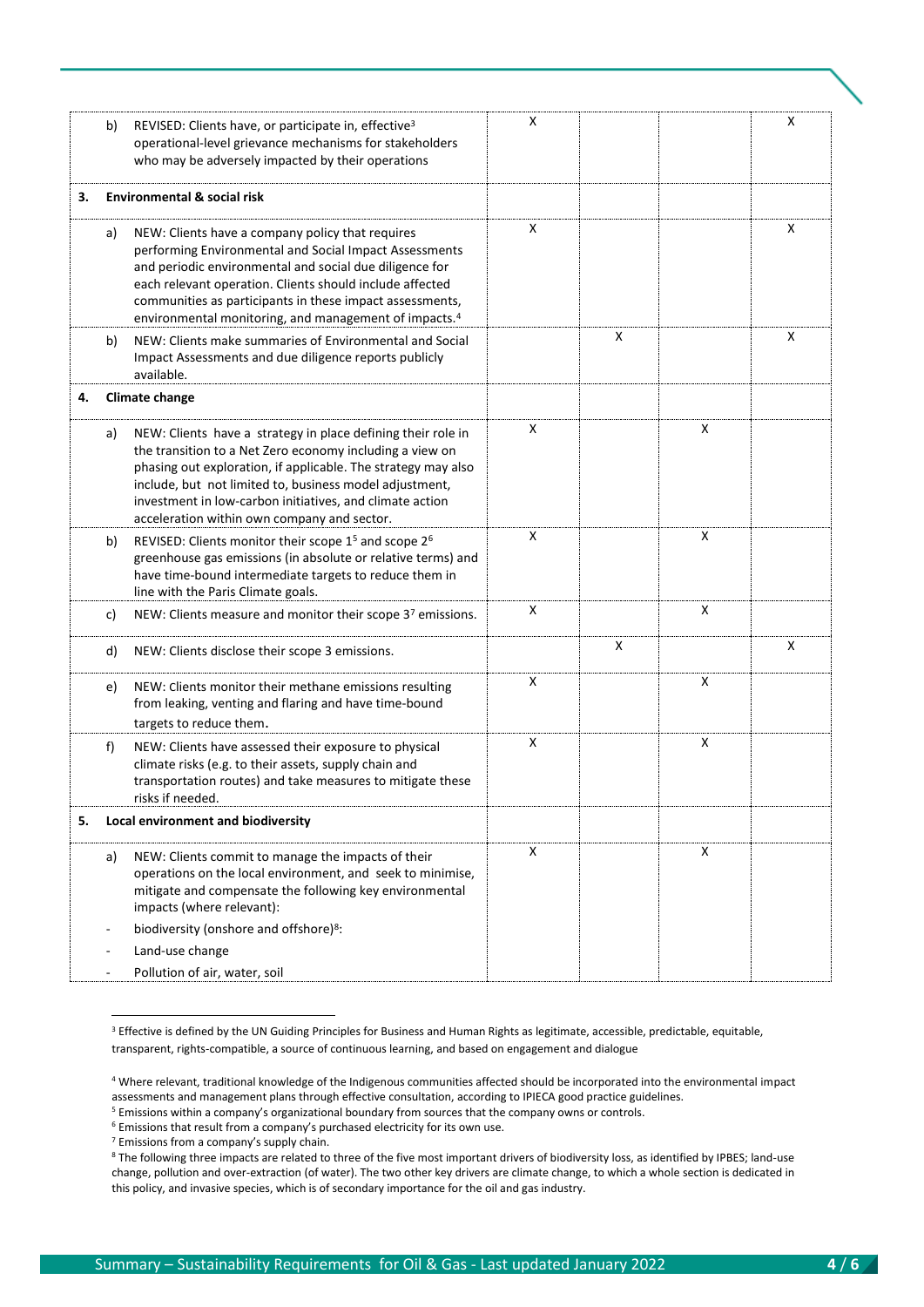|    |    | Use of water                                                                                                                                                                                                                                                              |   |   |  |
|----|----|---------------------------------------------------------------------------------------------------------------------------------------------------------------------------------------------------------------------------------------------------------------------------|---|---|--|
|    | b) | NEW: Clients have an emergency (e.g. oil spill),<br>preparedness and response program in place. <sup>9</sup>                                                                                                                                                              | x | x |  |
|    | c) | NEW: Clients know how their business model depends on<br>ecosystem services - e.g. the provision of fresh water,<br>carbon storage, control of soil erosion - and take measures<br>to preserve these services if needed. <sup>10</sup>                                    | x | x |  |
| 6. |    | Human rights and local communities                                                                                                                                                                                                                                        |   |   |  |
|    | a) | REVISED: Clients have identified their key human rights<br>impacts and risks and have a policy in place specifying how<br>human rights risk <sup>11</sup> associated with their processes and<br>products are addressed, in accordance with the UN Guiding<br>Principles. | x | x |  |
|    | b) | NEW: Clients are committed to the process of obtaining Free<br>Prior and Informed Consent of Indigenous communities and<br>other vulnerable communities when operations may impact<br>their (land) rights.                                                                | x | x |  |
| 7. |    | <b>Labour conditions</b>                                                                                                                                                                                                                                                  |   |   |  |
|    | a) | REVISED: Clients are committed to the core conventions of<br>the ILO, e.g. prohibiting all forms of child labour and forced<br>labour, eliminating discrimination with respect to<br>employment.                                                                          | X | X |  |
|    | b) | NEW: Clients have a robust safety, health and security<br>management system in place and minimize occupational<br>hazards.                                                                                                                                                | x | x |  |
|    | c) | NEW: Clients disclose worker injury, job related illnesses and<br>fatality data in reporting year and previous years.                                                                                                                                                     | x | x |  |
| 8. |    | Supply chain management                                                                                                                                                                                                                                                   |   |   |  |
|    | a) | REVISED: Clients apply environmental and social criteria to<br>the selection of service providers and contractors and<br>monitor their environmental and social performance.                                                                                              | x | x |  |
| 9. |    | <b>Track record</b>                                                                                                                                                                                                                                                       |   |   |  |
|    | a) | Clients have a good track record, in terms of:                                                                                                                                                                                                                            | X | X |  |
|    | a) | REVISED: Incident rates (e.g. spills, fires, injuries, fatalities,<br>human rights violations) are low or show consistent decline<br>over time;                                                                                                                           |   |   |  |
|    | b) | capacity in comprehensive and transparent response<br>management.(e.g. no significant shortcomings in the<br>company's management of environmental and social risks as<br>reported by inspection authorities.)                                                            |   |   |  |
|    | C) | Sustaining climate action (e.g. no advocacy directly<br>hampering the global transition or client's own climate<br>strategy)                                                                                                                                              |   |   |  |
|    | d) | NEW: Treatment of and response to human rights                                                                                                                                                                                                                            |   |   |  |

<sup>9</sup> Based on IPIECA good practice guidelines, key elements for a successful response include, but are not limited to, an effective incident management system (IMS), a robust stakeholder engagement program, a spill impact mitigation assessment (SIMA), and a comprehensive oil spill contingency plan (OSCP). It also includes effective oil spill surveillance and monitoring, assessment of environmental impacts and associated restoration and compensation activities.

<sup>&</sup>lt;sup>10</sup> Based on IPIECA Ecosystem Services Guidance [\(ecosystem\\_services\\_guidance.pdf \(solon.prd\)\)](file://///solon.prd/files/P/Global/Users/C41369/UserData/Downloads/ecosystem_services_guidance.pdf)

<sup>&</sup>lt;sup>11</sup> Included, but not limited to, right to life, liberty and security of the person, right to highest attainable standard of health, right to an adequate standard of living, right to housing, rights to just and favourable conditions of work, right to non-discrimination, right to food, right to liberty of movement, , right to education, right to access to clean water and sanitation, prohibition against torture, cruel, inhumane or degrading treatment (as identified by the Oil and Gas Sector Guide on Implementing the UN Guiding Principles on Business and Human Rights, Indigenous rights and labour rights are addressed in other requirements).